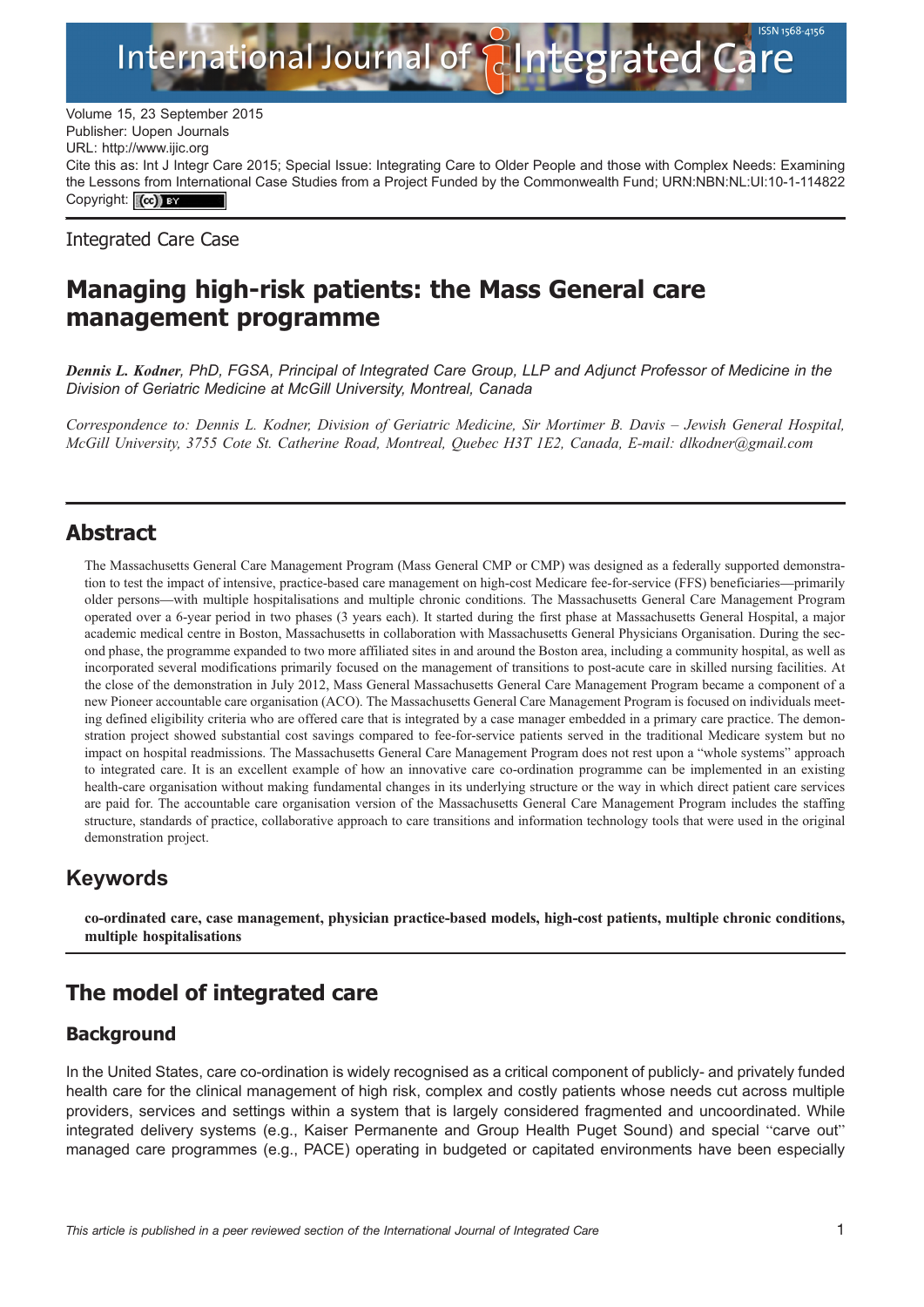successful in improving quality and reducing costs through the use of care management and other co-ordinated care approaches, research from the traditional fee-for-service<sup>1</sup> sector is mixed. Since fee-for-service remains the dominant form of payment for physician and other health-care services in the United States and care co-ordination services play an important role in new "medical home"<sup>2</sup> and "accountable care organisation"<sup>3</sup> models, finding care co-ordination models that work in the world of open-ended, "pay-as-you-go" care has become a vital concern. This is the challenging context in which the Massachusetts General Care Management Program (Mass General CMP or CMP) was developed.

Launched in August 2006, the Massachusetts General Care Management Program was designed to provide intensive, practice-based care management (PBCM) to high-cost Medicare<sup>4</sup> fee-for-service beneficiaries. The original 3-year demonstration project, which has recently completed its second 3-year phase, is co-sponsored by Mass General (also referred to as MGH), a 900-bed general hospital and teaching affiliate of Harvard Medical School and Massachusetts General Physicians Organization (MGPO), a multi-specialty physician network in Boston, MA. Both organisations are founding members of Partners Healthcare, an integrated delivery system which includes two academic medical centres, community hospitals, specialty hospitals, community health centres, a physician network, home health and long-term care services and other health-care-related entities. The demonstration programme operates under a contract with the federal government's Centers for Medicare and Medicaid (CMS)<sup>5</sup> as part of that agency's Care Management for High Cost Beneficiaries (CMHCB) demonstration. The primary objective of the Care Management for High Cost Beneficiaries demonstration is to test new intervention strategies and a pay-for-performance  $(P4P)^6$  contracting model focused on Medicare beneficiaries who are high cost and/or have complex conditions.

During the initial 3-year phase of the Massachusetts General Care Management Program, which is the primary focus of this case study, eligible Medicare fee-for-service beneficiaries from several Massachusetts counties including Boston and surrounding areas and with a high level of disease severity were voluntarily enrolled in the programme. Nurse case managers were embedded in each of the Massachusetts General Physicians Organization primary care practices. They developed close one-on-one relationships with programme participants, co-ordinated care throughout the health-care continuum, acted as a communications hub between patients and providers, and delivered or arranged other important support services. The Massachusetts General Care Management Program is housed in the hospital's Case Management Department. However, programme leadership operates within a highly matrixed organisational environment that cuts across Mass General and Massachusetts General Physicians Organization.

There are two main goals of Massachusetts General Care Management Program, namely, to improve: (1) quality of care and outcomes for Medicare beneficiaries and (2) quality of work life of primary care physicians and ultimately attract more physicians to the field. Overall, the programme is part of Partner Healthcare's larger vision to restructure the model of primary care, enhance workflow and process improvement and encourage the delivery of evidencebased care.

The programme's original 3-year demonstration period ended in June 2009 having served over 2,600 enrolled patients. Centers for Medicare and Medicaid commissioned an independent evaluator, Research Triangle Institute International (RTI), to evaluate the initial demonstration. Using a comparison research design, findings point to significant declines in both inpatient admissions and emergency department (ED) use rates, annual improvements in mortality, high patient and physician satisfaction, and impressive savings in annual Medicare costs.

<sup>1</sup> Fee-for-service (fee-for-service) is a health-care payment model wherein services are unbundled and reimbursed separately. fee-for-service creates a potential conflict of interest and is known to incentivise overutilisation in terms of service volume and cost.

<sup>2</sup> Medical home, also known as the patient-centred medical home, is an important new model of physician-led, team-based comprehensive primary care in which care co-ordination and innovative payment methods to enhance quality outcomes and cost-effectiveness are essential components.

<sup>3</sup> Accountable care organisations or accountable care organisations are networks of physicians, hospitals and other health-care providers that voluntarily come together and are held accountable for the quality and cost of the entire continuum of care delivered to a group of patients. While accountable care organisations are being developed in the private sector, the Centers for Medicare and Medicaid Services (Centers for Medicare and Medicaid) is authorised under the Affordable Care Act to contract with various accountable care organisation entities under the Medicare program.

<sup>4</sup> Medicare is the national social insurance program administered by the federal government that guarantees access to health insurance for Americans aged 65 and over, people with disabilities, and people with End Stage Renal Disease. Established by the Title XVIII of the Social Security Act in 1965, the program covers hospital benefits (Part A) and outpatient medical services (Part B). A majority of Medicare beneficiaries (76%) receive their care in the traditional fee-for-service system; the rest (24%) are voluntarily enrolled in Medicare Advantage health plans.

<sup>5</sup> Centers for Medicare and Medicaid is an agency of the U.S. Department of Health and Human Services; it is responsible for running the Medicare programme. <sup>e</sup>P4P is a "value-based purchasing" arrangement designed to reward health-care providers for meeting certain quality and efficiency goals, e.g., patient management improvements, better health outcomes and the avoidance of unnecessary costs.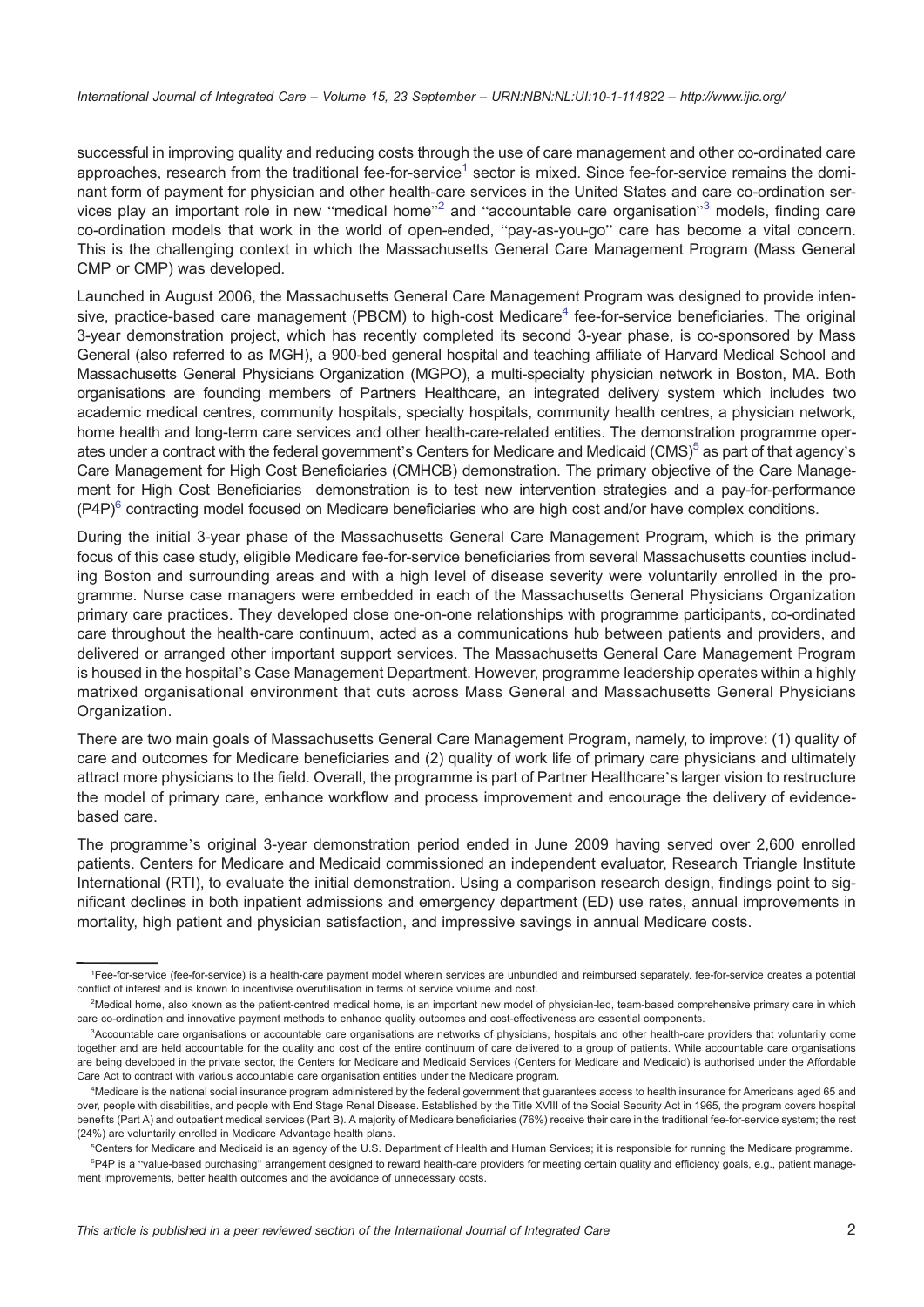Centers for Medicare and Medicaid announced in 2009 that because the Massachusetts General Care Management Program was so successful, the programme would be extended for another 3-year period until 31 July 2012.

### **Client group**

Massachusetts General Care Management Program, and the Care Management for High Cost Beneficiaries demonstration of which it is part, is designed to creatively address the following challenges inherent in the Medicare population:

- . Patients with multiple chronic conditions are high users of Medicare-covered services and account for a disproportionately large share of total Medicare spending [\[1](#page-14-0),[2\].](#page-14-0)
- . Hospital admissions and readmissions for this group are largely responsible for these high Medicare costs [\[3\]](#page-14-0).
- . A substantial proportion of these Medicare hospitalisations are for conditions that could be more appropriately and better addressed by effective outpatient treatment [\[1\]](#page-14-0).

Since the ambition of the Massachusetts General Care Management Program is to enhance care outcomes for the complex, costly patient population described above and also to achieve savings for Medicare, the programme begins by targeting patients who are high users of health-care services that could benefit the most from enrolment in a care management programme. A combination of historical cost data (based on Medicare claims) and Hierarchical Condition Category (HCC) scores are used to identify a cohort of high-cost patients resulting from multiple hospitalisations and multiple chronic conditions, e.g., coronary artery disease, congestive heart failure, chronic obstructive pulmonary disease and cognitive impairment.

The Hierarchical Condition Category risk adjustment model used by Massachusetts General Care Management Program was originally developed for Centers for Medicare and Medicaid as an actuarial tool to calculate Medicare payment rates for Medicare Advantage (MA) managed care plans and Prescription Drug Plans (PDPs) based on enrolee demographics and health status. Higher risk scores indicate greater burden of illness and the likelihood of higher costs.

At the start of the programme, claims data for Medicare patients (15,230) of all 19 Massachusetts General Physicians Organization primary care practices (190 internal medicine physicians) were entered in an analytical database which also applied several inclusion (eligibility) and exclusion criteria ([Table 1](#page-3-0)).<sup>7</sup> This resulted in a pool of 2619 of potential Massachusetts General Care Management Program participants.<sup>8</sup> For evaluation purposes, a comparison group was selected using similar criteria from patients being seen by primary care physicians in medical groups affiliated with four other academic medical centres in the Boston area.

On average, the pool's high-risk patients were 76 years old and primarily female (51%). A significant cohort (11%) was disabled Medicare beneficiaries under 65 years of age. In addition to averaging 3.4 acute care hospitalisations and 12.6 active medications per year respectively, health-care costs for these patients were substantial: average annual costs of \$22,500 (excluding pharmaceuticals) and total costs of nearly \$58 million in the year prior to enrolment [\[4\]](#page-14-0). Indeed, Massachusetts General Physicians Organization primary care physicians who reviewed the list of eligible patients in their own panels concurred that they were the sickest, most complex and highest risk patients being cared for [\[5\].](#page-14-0)

Enrolment in Massachusetts General Care Management Program is voluntary on the part of the patient. Initially, Massachusetts General Care Management Program outsourced the initial patient outreach and engagement functions to Health Dialog, a health-coaching company. However, programme managers noticed confusion and suspicion on the part of eligible patients; this was leading to lower than anticipated enrolment rates [\[6\].](#page-14-0) After 2 months, these activities were transferred in-house to the case managers themselves.

Active outreach to eligible patients included a letter sent out on Centers for Medicare and Medicaid letterhead by Mass General introducing the demonstration; a welcome letter from the Massachusetts General Care Management

<sup>7</sup> Several inclusion (eligibility) criteria listed in [Table 1](#page-3-0) (e.g., two visits to Massachusetts General Physicians Organization physicians for a selected group of outpatient and emergency department procedures, and a majority of inpatient visits made to Mass General facilities) are measures of patient loyalty. Massachusetts General Care Management Program sponsors strongly believe that care management interventions have maximum impact on "loyal" patients who are more prone to active engagement with the programme and their case manager. The other advantage of focusing on a loyal patient base is that access to clinical and cost data for program management, clinical, quality and evaluation purposes is greatly enhanced.

<sup>&</sup>lt;sup>8</sup>This patient pool was refreshed during the first phase to take into account patients and primary care physicians lost to the program. Centers for Medicare and Medicaid limited the size of this cohort to 30% of the original eligible intervention group, or 785 patients, who were randomly selected from an additional pool of 1,870 identified using the same selection procedures as initially.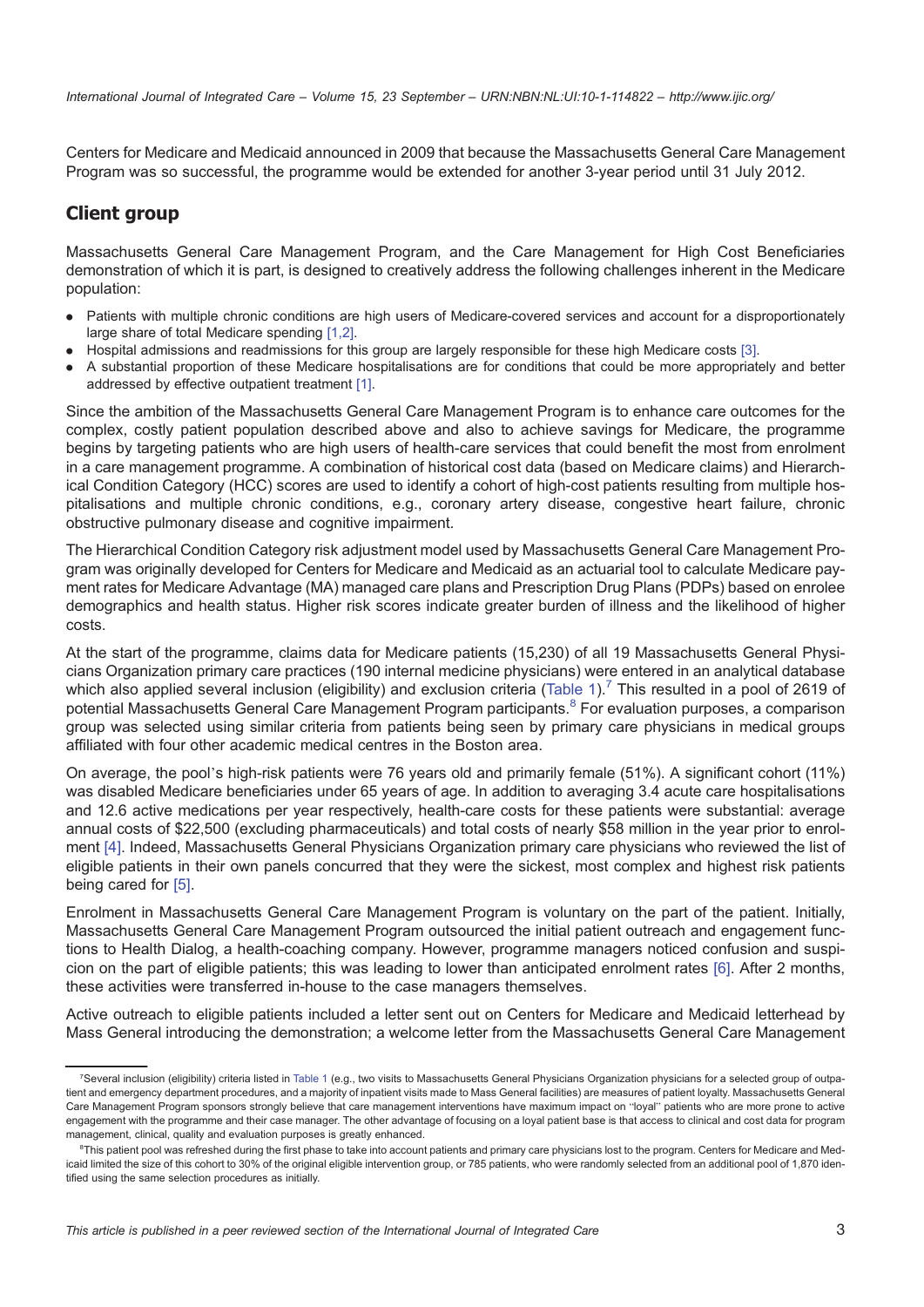| Inclusion | Primary residence in five-county project area (Suffolk, Essex, Middlesex, Norfolk and Plymouth counties in and around<br>Boston, Medicare Advantage) |  |
|-----------|------------------------------------------------------------------------------------------------------------------------------------------------------|--|
|           | - Hierarchical Condition Category risk score $\geq$ 2.0 and annual cost $\geq$ \$2,000                                                               |  |
|           | OR.                                                                                                                                                  |  |
|           | - Hierarchical Condition Category risk score $\geq$ 3.0 and annual cost $\geq$ \$1,000                                                               |  |
|           | - Two visits to Massachusetts General Physicians Organization physicians in 12-month period                                                          |  |
|           | AND                                                                                                                                                  |  |
|           | - No inpatient visits or 50% of visits to Mass General inpatient facilities                                                                          |  |
| Exclusion | - In Medicare End Stage Renal Disease (ESRD) benefit                                                                                                 |  |
|           | - Resident of skilled nursing facility (skilled nursing facility) or nursing home                                                                    |  |
|           | - Participant in other Centers for Medicare and Medicaid demonstration                                                                               |  |
|           | - Recipient of Hospice care at start of programme                                                                                                    |  |
|           | - Enrolled in Medicare Advantage health plan                                                                                                         |  |
|           | - Medicare as secondary payer                                                                                                                        |  |
|           | - No Medicare Part A or B                                                                                                                            |  |
|           | - History of dialysis treatment                                                                                                                      |  |

#### <span id="page-3-0"></span>Table 1. Inclusion (eligibility) and exclusion criteria

Source: Ref. [\[4\].](#page-14-0)

Program Medical Director with more detailed information on the programme; follow-up contacts with potential enrolees by phone; and, face-to-face meetings in physician offices. In addition, many of the physician practices sent their own letters encouraging their patients' participation in Massachusetts General Care Management Program. Case managers were directly responsible for patient enrolment. However, some primary care physicians enrolled patients during medical office visits with case manager involvement. The enrolment process lasted the first 6 months of programme operations. Massachusetts General Care Management Program was successful in enrolling 88% of its original pool of eligible patients and 84% of the refreshed population. The programme had over 2,600 enrolled patients during the first phase.

## Approach to care

At the heart of the Mass General programme is intensive practice-based care management. A nurse case manager is assigned to each enrolled patient. Case managers also work directly with a group of primary care physicians in their offices to manage the care of about 180–220 patients each.<sup>9</sup> Primary care physicians received a token payment of \$150 per patient per year as an incentive to help cover the time involved with the programme. Being embedded in a medical practice provided case managers with physical proximity to the primary care physicians with whom they would be closely working; it also put them at the centre of patient care activity and signalled that they were an important part of the clinical team. Case managers play multiple roles: they serve as a vital communications hub for patients and providers; collaborate with patients, families and providers to assess clinical and support needs and develop an appropriate plan of care; coordinate patient care activities; and, act as a point of continuity [5].

The Massachusetts General Care Management Program relies upon a team of very experienced and highly skilled case managers with backgrounds in outpatient, hospital, home health care and health insurance company settings. The case managers selected not only have extensive clinical expertise to provide the highly individualised care demanded by complex patients but also the capacity to develop trusting, respectful, long-term relationships with both patients and physicians. Case managers received intensive training in standards of practice, assessment tools, palliative care and advance care planning, disease management and health coaching. Moreover, new case management team members are assigned mentors to learn beside and shadow.

In contradistinction to previous care co-ordination programmes that failed in part because programme goals and interventions were not clearly specified, the Massachusetts General Care Management Program developed a

<sup>&</sup>lt;sup>9</sup>In addition to being located in a physician practice, each case manager "floated" to one or two small practices with five or fewer patients.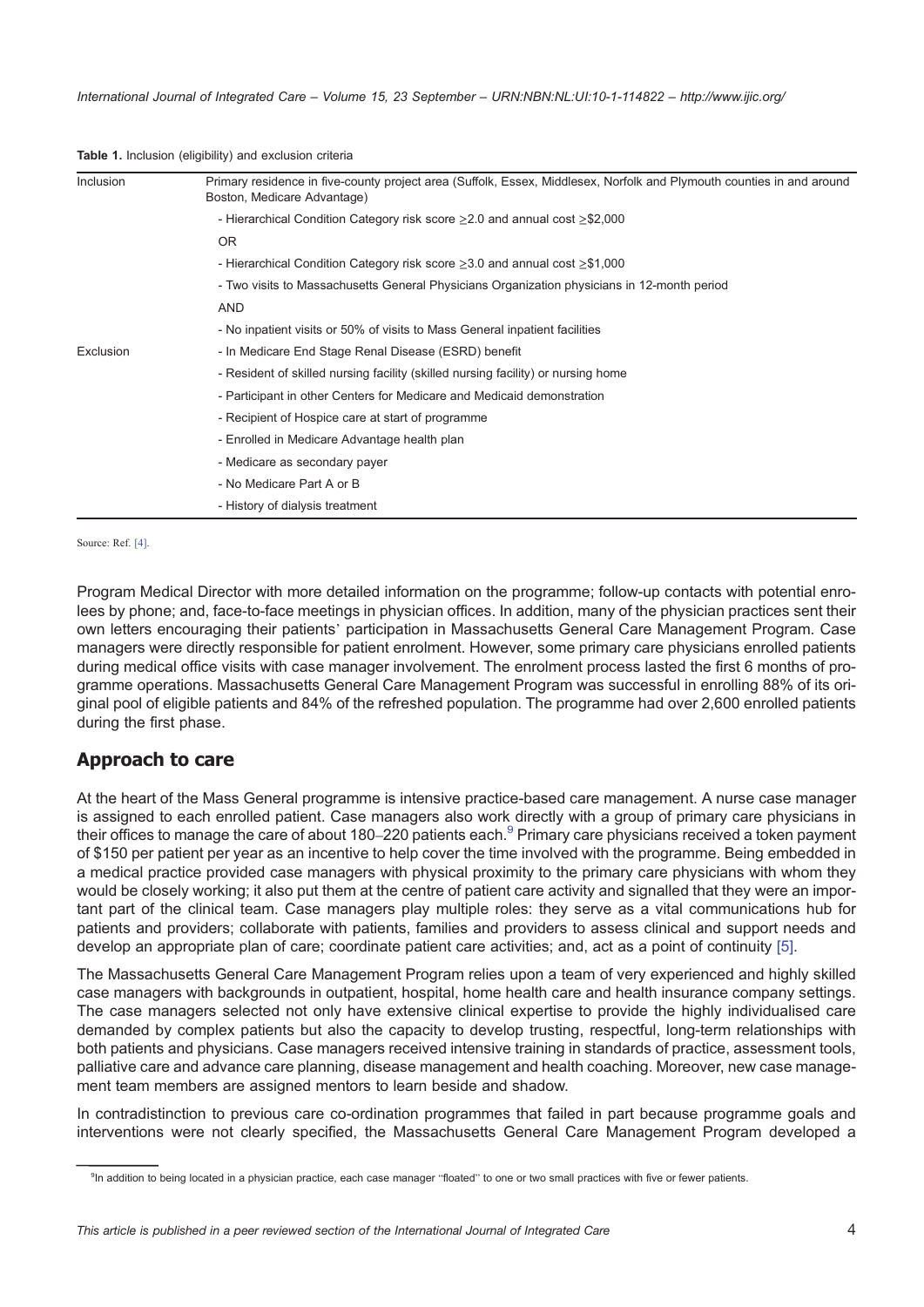Table 2. Major case manager roles, responsibilities and activities

- Patient enrolment in programme
- Assessment, care planning and review with primary care physician (PCP)
- Weekly case review with management team
- Telemonitoring for appropriate patients
- Ongoing medication review
- Surveillance calls
- Assistance with transitions (e.g., home to hospital, hospital to home)
- Advance directives and end-of-life counselling
- Facilitated team member communications
- Family meetings
- Urgent response/facilitated office access
- Psycho-social evaluation and management
- Ongoing phone contact with patients
- Bring updates on community and outpatient programmes to medical management meeting discussions

Source: Refs. [\[4\]](#page-14-0) and [\[5\]](#page-14-0).

focused, best practice-based set of case management roles, responsibilities and activities (Table 2). Further, a "mass customisation" approach was employed to run an efficient and effective programme capable of achieving cost savings as well as deliver a predictable, high-quality standard of care.<sup>10</sup>

A critical element of the Massachusetts General Care Management Program is the intensive, one-on-one relationship between the practice-based case managers and their patients. This occurs through periodic telephone calls (at least once every 4–6 months), in-person interactions at the physician's office or when hospitalised, and home visits on an as-needed basis.

During the programme's initial phase, a total of 12 case managers worked with 190 primary care physicians in 20 practices located throughout the project area. In addition, there was a designated, centrally located case manager to work with hospital discharges, as well as a social worker to oversee a telephone reassurance programme geared to patients affected by social isolation.

The case management team was directly supported by the Massachusetts General Care Management Program project manager, an administrative assistant, a community resource specialist to connect patients with home- and com-munity-based services, and a patient financial counsellor to assist with insurance-related issues [\[6\].](#page-14-0)<sup>11</sup>

To expand case manager knowledge and skills, they were required to attend three case reviews per month and a monthly continuing education session. Peer-based learning also played a major role in furthering the development of team members' skills.

Access to a wide range of health information technology (HiT) tools enabled case managers to perform the many activities for which they are responsible. In addition to Mass General's existing electronic medical record (EMR), and clinical messaging and email systems, case managers were also supported by Mass General's case management system (MIDAS). All case assessments, care plans and interventions were logged on Mass General's case management system. To the extent that patient care activities were occurring outside of Mass General, Massachusetts General Physicians Organization and other provider organisations in Partners Healthcare, case managers obtained, aggregated and recorded that information on the electronic medical record and case management systems as appropriate.

<sup>&</sup>lt;sup>10</sup>Mass customisation is an operations management method which combines standardised production techniques with the flexibility of customisation and personalisation in order to provide high-quality goods and services to consumers at lower unit costs.

<sup>11</sup>As the number of patients in the demonstration grew, the equivalent of two additional community resource specialists were added to the team. These professionals supported referrals and linkages to community services such as transportation, meals-on-wheels, and housing assistance available from federal-, state- and locally funded agencies in the project area.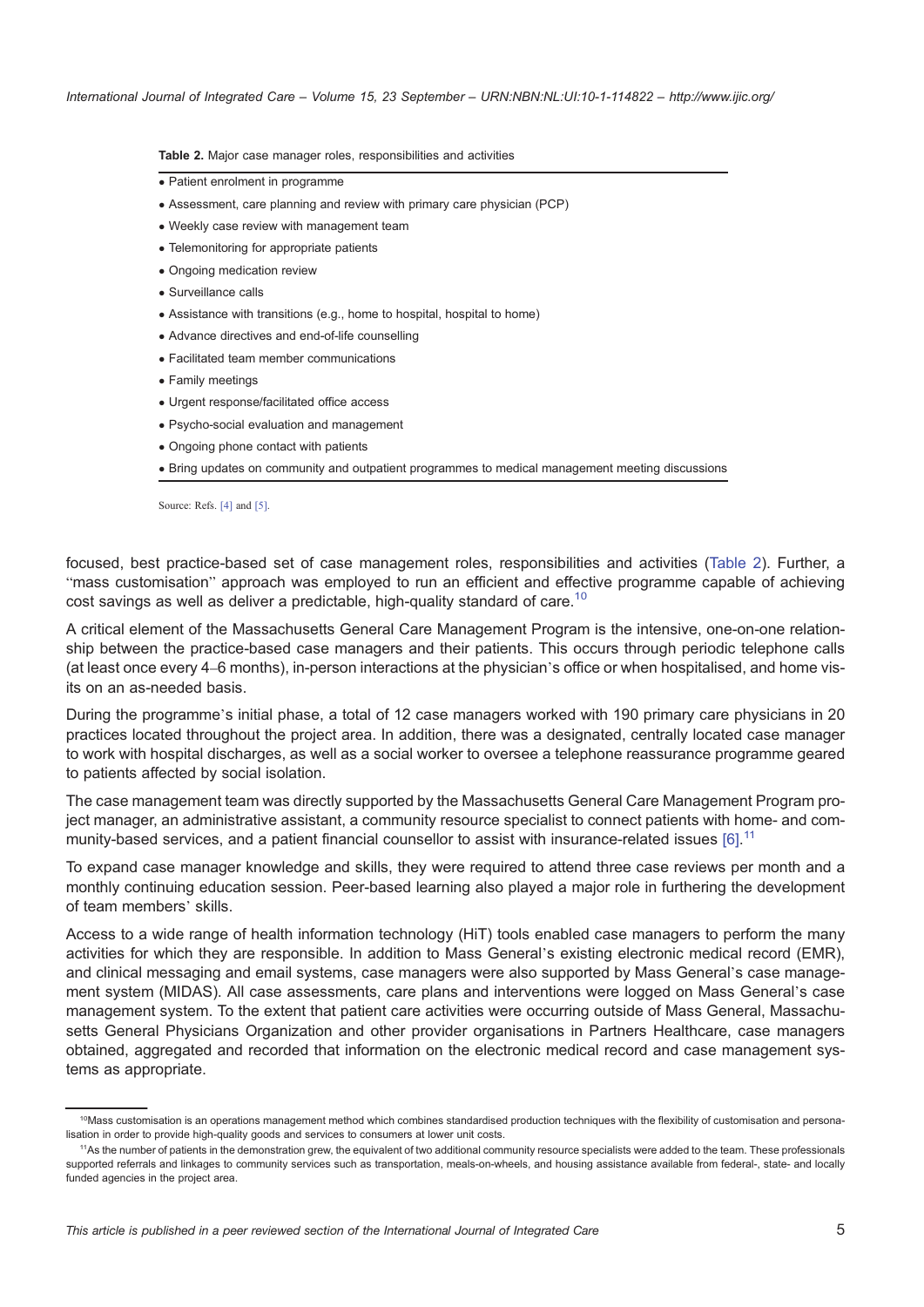There are two main clinical interventions provided by Massachusetts General Care Management Program: (1) case management and (2) management of care transitions. Additional "wraparound" support resources were made available to address specialised patient needs in the areas of mental health, medication management and end-of-life care. These components are described as follows:

### Case management

The case manager is responsible for first conducting a health risk assessment (HRA) and then a comprehensive assessment for each patient.

Conducted during the enrolment process, the health risk assessment used clinical judgement to assign each patient to one of the three risk categories: Priority I is the highest risk and Priority III is the lowest risk (Table 3). The patient's risk level was determined by the case manager in consultation with the primary care physician. Such risk stratification enabled the case manager to focus attention and time on individuals with the highest risk and most complex needs; the typical caseload includes 75 Priority I patients at any time. The comprehensive patient assessment, which evaluates the unique needs of each programme participant, was performed during the patient's first 3 months in the programme. The multi-dimensional tool was developed in-house by the Massachusetts General Care Management Program team and contains several externally validated instruments (Table 4). Finally, using information collected from the assessment, case managers developed and implemented a care plan for each patient in conjunction with her/his primary care physician and the clinical team.

Case managers play a major role in facilitating access to needed services and in the ongoing co-ordination of care. The Massachusetts General Care Management Program design does not include a formal care package of care per se. That is, patients are referred to any and all services and supports they need. Care is delivered by providers beyond the Massachusetts General Care Management Program by Partners Healthcare affiliates and/or other

| Priority I (high)    | - Immediate danger of failing at present level of care                          |
|----------------------|---------------------------------------------------------------------------------|
|                      | - Requires more care; possible hospitalisation                                  |
|                      | - Active hospitalisations without adequate post-discharge follow-up             |
|                      | - Utilising significant practice resources                                      |
| Priority II (medium) | - Stable at current level, but at risk of failing and needs close monitoring    |
|                      | - Consuming an increasing level of practice staff and physician time            |
|                      | - Likely to be hospitalised or seen in emergency department in next 60 days     |
| Priority III (low)   | - On radar, met high-risk criteria but only needs occasional monitoring         |
|                      | - Potential for deterioration or current level of care not clearly identifiable |

Table 3. Patient risk stratification

Source: Ref. [\[5\].](#page-14-0)

#### Table 4. Comprehensive patient assessment domains

- Demographics, emergency contacts and family and social supports
- Health care proxy and advance directives
- Health insurance and financial resources
- Home environment, mobility and durable medical equipment (DME)
- Past and current medical and surgical history
- Medications, pharmacy and costs of medications
- Understanding and adherence to medications
- Cognition (dementia) and depression screens
- Concurrent reviews with PCP and other providers

Source: Ref. [\[5\]](#page-14-0).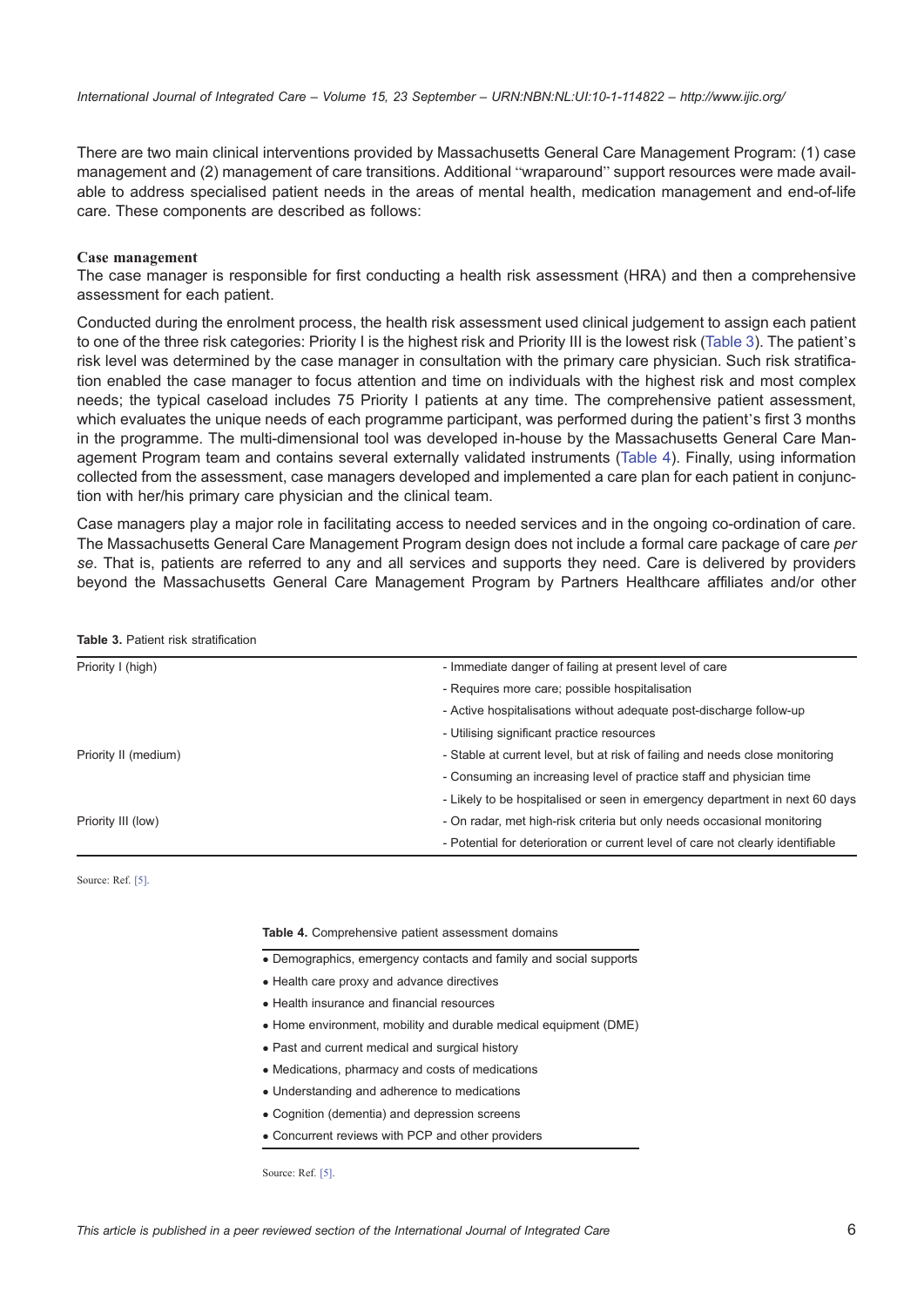agencies and institutions in the area. Patients must be eligible or qualified for the type and level of care to which they are referred.<sup>12</sup>

Case managers supported and co-ordinated patient care in numerous ways: for example, they educated patients about health-care options and resources, as well as medication and treatment regimens in order to help patients (and families) make informed choices and increase adherence to the care plan. They assisted patients with selfmanagement activities and in adopting new behaviours to avert acute exacerbations of chronic conditions, thus preventing or delaying hospitalisations. They reminded patients about physician appointments and diagnostic tests and arrange needed transportation assistance; they also determined the issues involved when appointments are missed and help with re-scheduling. Finally, they maintained ongoing communication with patients and providers to simplify access to timely information, assistance and support, including updates on changing patient needs, issues and circumstances.

### Management of care transitions

Transitioning to a different care setting is a complex process presenting potential communications and co-ordination problems; it can also mark serious changes in the patient's clinical status. Case managers played a key role in managing transitions of care for their patients throughout the acute illness episode. When patients were admitted to the emergency department or hospital, the case manager worked closely with the primary care physician to ensure that patients did not fall in the cracks and appropriate treatment, prompt discharge, and necessary follow-up care was provided.

Every time a patient moved from one setting to another (home to emergency department or emergency department to hospital), the case manager (and primary care physician) was alerted by email and pager. The case manager then followed a protocol to assess the situation and assist with the management of the patient as necessary. Several HiT tools are specifically designed to support the case management process during patient transitions.

When patients were discharged from the hospital, a centralised discharge case manager reconciled medications, made sure that post-discharge plans were implemented, and followed up with the Massachusetts General Care Management Program case manager about the discharged patient.

### Specialised support resources

### Mental health

Early on in the demonstration, Massachusetts General Care Management Program staff recognised that many of the complex patients enrolled in the programme experienced mental health problems. Subsequently, a mental health team, consisting of a director, clinical social worker, two psychiatric social workers and forensic specialist, was put together to address a wide range of psychiatric and substance abuse issues, including legal and guardianship concerns.

### Medication management

Since there are many patients in the Massachusetts General Care Management Program population that take multiple medications, a pharmacist was involved in reviewing medication regimens to identify opportunities to reduce medications, adjust medication regimens or suggest alternative therapies.

### End-of-life care

Case managers and primary care physicians involved in the programme received assistance from a nurse specialised in end-of-life issues. Education was provided on how to discuss end-of-life concerns with patients, as well as support patients in developing advance directives. Information was also provided on hospice services.

# Implementation and organisation

### Implementation

Planning for this type of demonstration actually began about 2.5 years before Massachusetts General Care Management Program was officially launched in August 2006. For example, a pilot was conducted at Mass General's Revere Health Care Centre to study the impact of identifying patients irrespective of insurance coverage who would most likely be admitted to the hospital within 6–8 weeks and providing them with care management services.

<sup>&</sup>lt;sup>12</sup>This also implies that referred services must be covered by Medicare or some other source of payment.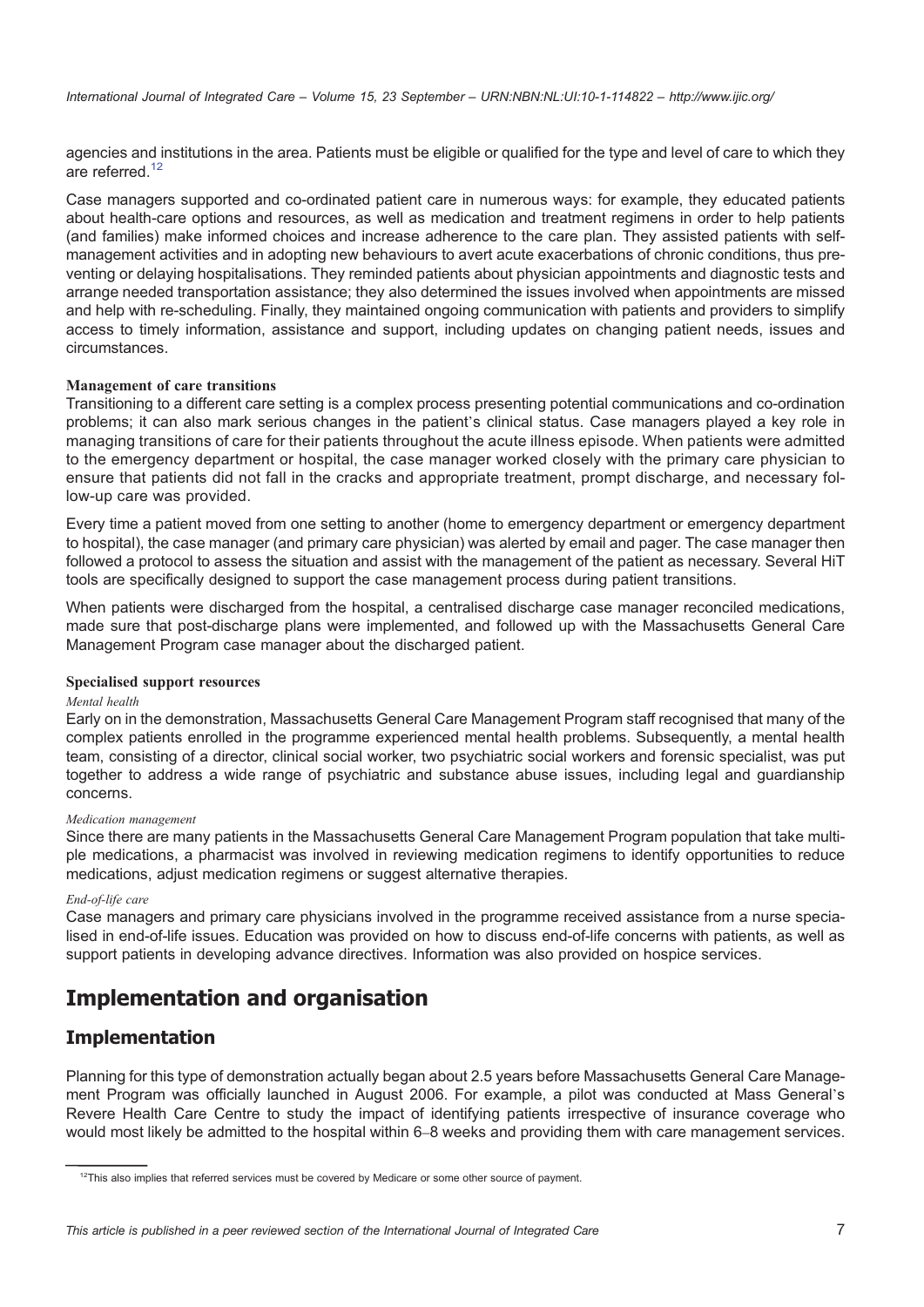For a voluntary group of patients, the health centre-based case manager served as a "physician extender" by identifying gaps in care, arranging for needed services and helping with prescription medications. The programme evaluation showed that physicians were very satisfied with the pilot; they referred to the case manager as a "fairy godmother" [\[5\]](#page-14-0).

In addition to being informed by this early practice-based care management experience, Massachusetts General Care Management Program programme leaders—with the strong support of the Mass General leadership—reached out to the major stakeholders (primary care physicians, case managers, nurses, psychiatrists and hospital managers) to help design the programme and build legitimacy and support. A cornerstone of this effort was the holding of four focus groups to obtain their perspectives on the proposed Massachusetts General Care Management Program model, as well as suggestions on useful interventions. One group session focused on the perspectives of representatives from social work, mental health, hospital-based case managers and Massachusetts General Physicians Organization practice leaders. Another round of group sessions was held with practices to explore with primary care physicians how Massachusetts General Care Management Program could add value to their practices. This constant input and feedback obtained from individuals throughout the continuum was also important in identifying potential obstacles and opportunities for improvement [\[7\]](#page-14-0).

Even though some primary care physicians already worked with case managers, most physician practices expressed apprehension about the changes required to implement the Massachusetts General Care Management Program initiative. As a result, Massachusetts General Care Management Program programme leaders devised a two-pronged strategy to win the full buy-in of primary care physicians. First, a tailored approach was used to discuss the programme and its unique challenges for each group of practitioners on a practice by practice basis. Second, physician champions were identified in each practice with at least 10 Massachusetts General Care Management Program patients to smooth programme implementation. These physician champions identified ways to incorporate new practice-based case managers and also actively encouraged their colleagues to participate in the programme.<sup>13</sup> Further work was also needed to assure practice-based nurses that practice-based care management was not a duplication of their role.

During the first 7 months of operations, Massachusetts General Care Management Program staff gained a better understanding of the characteristics and needs of their complex patients. For example, case managers found themselves having to spend more time than anticipated with patients afflicted with "out-of-control" medical problems; this challenged the depth and breadth of case management support. While it was found that some patients were initially sceptical about the programme, the relationships formed with case managers nonetheless soon became very close and positive. In addition, some problems were encountered with integrating PCBCM into smaller practices which seemed less equipped than larger practices in implementing the required procedures.

Overall, however, the biggest obstacle Mass General faced in implementing its Massachusetts General Care Management Program was the development of needed infrastructure. Given the short time frame devoted to programme delivery, the hiring of case management staff lagged and the information systems were not fully set up to manage the demonstration. Consequently, patient enrolment took longer, especially at practices without an assigned case manager.

## Organisation and governance

Massachusetts General Care Management Program is a collaboration between Mass General and Massachusetts General Physicians Organization. The programme does not constitute its own organisation but rather operates within the highly matrixed organisational and managerial environment of Mass General and Massachusetts General Physicians Organization. In this context, programmes are frequently developed and operated with multiple and crisscrossing command structures. The Massachusetts General Care Management Program as such is ultimately accountable to the governing bodies of the two partner organisations.

The programme is jointly led by the Senior Vice President for the MGH/Massachusetts General Physicians Organization Center for Quality and Safety (Gregg Meyer, MD, MSC) the Medical Director of the Massachusetts General Physicians Organization (Tim Ferris, MD, MPH).

<sup>&</sup>lt;sup>13</sup>The most common concern voiced by primary care physicians in the early stage of the program was their frustration with not being able to include additional patients.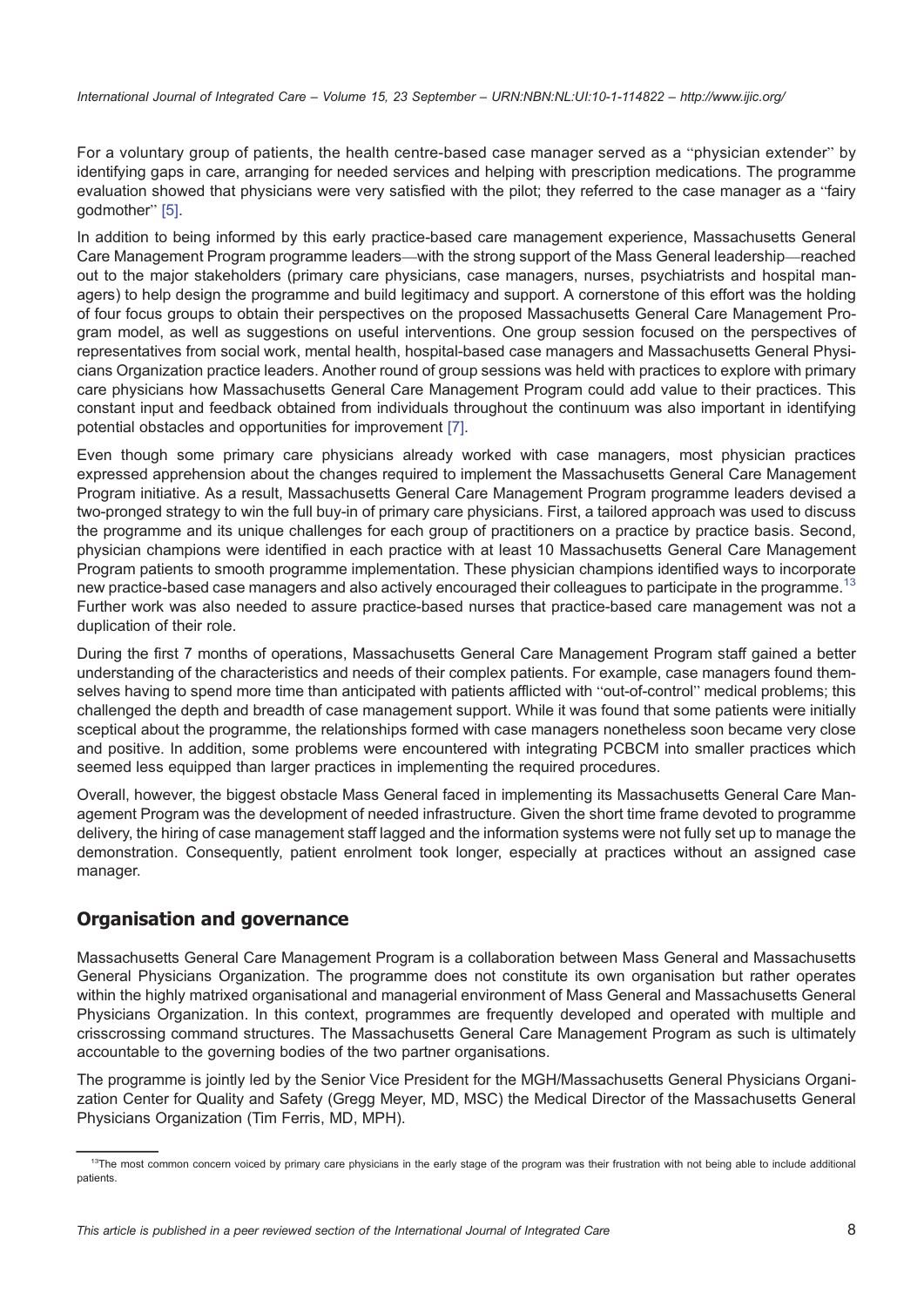The Massachusetts General Care Management Program case management team is housed in Mass General's Department of Case Management. However, Massachusetts General Physicians Organization provides overall programme administration and the underlying support structure for delivering integrated care management under the Massachusetts General Care Management Program.

The programme's core management team consists of the Medical Director (Eric Weil, MD), Case Management Supervisor (Joanne Kaufman, RN, MPA) and Project Manager (Mary Neagle, MSW). The roles of these core team members are as follows:

- . The Medical Director, a practicing internist with expertise in systems improvement methods, acted as the overall project facilitator. He engaged in ongoing communication with physicians, case managers and other staff; solicited their input; and, built consensus on key programme issues. He also led weekly case reviews and operations meetings, and served as the liaison between the Massachusetts General Care Management Program and physician practices.
- . The Case Management Supervisor, who has extensive experience as a Case Management Department administrator and considerable clinical management experience in outpatient, inpatient and community programmes, was responsible for hiring, training and supervising programme case managers.
- . The Project Manager, a social worker with extensive experience in planning, programme development and project management, was responsible for making sure the programme ran smoothly.

These three core management team members shared responsibility for monitoring and evaluating programme performance, overseeing the continuous quality improvement process, identifying and resolving operational issues, managing the programme budget, and maintaining a learning organisation. They met frequently to review data, discuss operational issues, troubleshoot problems, brainstorm ideas for improvement and address budgetary issues [\[5\].](#page-14-0)

## **Context**

As was discussed in the Background section in Part I of this case study, Massachusetts General Care Management Program is a site in the federal government's Care Management for High Cost Beneficiaries demonstration. Mass General and Massachusetts General Physicians Organization had always worked closely together in supporting medical management activities for their patients. Both organisations also shared a larger vision of a restructured primary care system capable of managing complex chronic illness and also making more efficient use of health-care resources, including the hospital. Involvement in the Centers for Medicare and Medicaid demonstration provided both organisations with the flexibility needed to formally test a bundle of care management interventions known to be effective in managing high-cost, high-risk Medicare beneficiaries. A joint proposal was submitted to Centers for Medicare and Medicaid in 2004 in response to the agency's request for proposals (RFP); it was selected in 2005 as one of six demonstration projects nationwide.

The Massachusetts General Care Management Program serves Medicare fee-for-service beneficiaries, i.e., individuals who are not enrolled in capitated Medicare Advantage health plans. Patients also had to meet the programme's other inclusion (eligibility) criteria. Centers for Medicare and Medicaid funding only covers the costs of the core interventions and support services provided by the Massachusetts General Care Management Program to patients voluntarily enrolled in the programme as part of the Care Management for High Cost Beneficiaries demonstration; these core interventions and support services were described earlier in the case study. All other care received by the patient, whether in the hospital, outpatient, home health care, rehabilitation or skilled nursing facility setting, are directly reimbursed to the respective provider through the traditional Medicare fee-for-service programme provided the benefits are covered. The patient's participation in the Massachusetts General Care Management Program does not change the scope, duration or amount of Medicare fee-for-service benefits received.

Under the terms of its contract with Centers for Medicare and Medicaid, Massachusetts General Care Management Program received a negotiated per-beneficiary-per-month (PBPM) administrative fee of \$120 to operate the project for the duration of the demonstration.<sup>14</sup> At the end of the 3-year period, Mass General was obligated to achieve a 5% savings in Medicare-covered direct service payments among the intervention group (whether or not participating in the Massachusetts General Care Management Program) as compared to the comparison group, as well as cover all

<sup>&</sup>lt;sup>14</sup>Other than for the core programme activities, the fee did not cover the costs of health information systems, data and financial analytics, and individual practice overhead.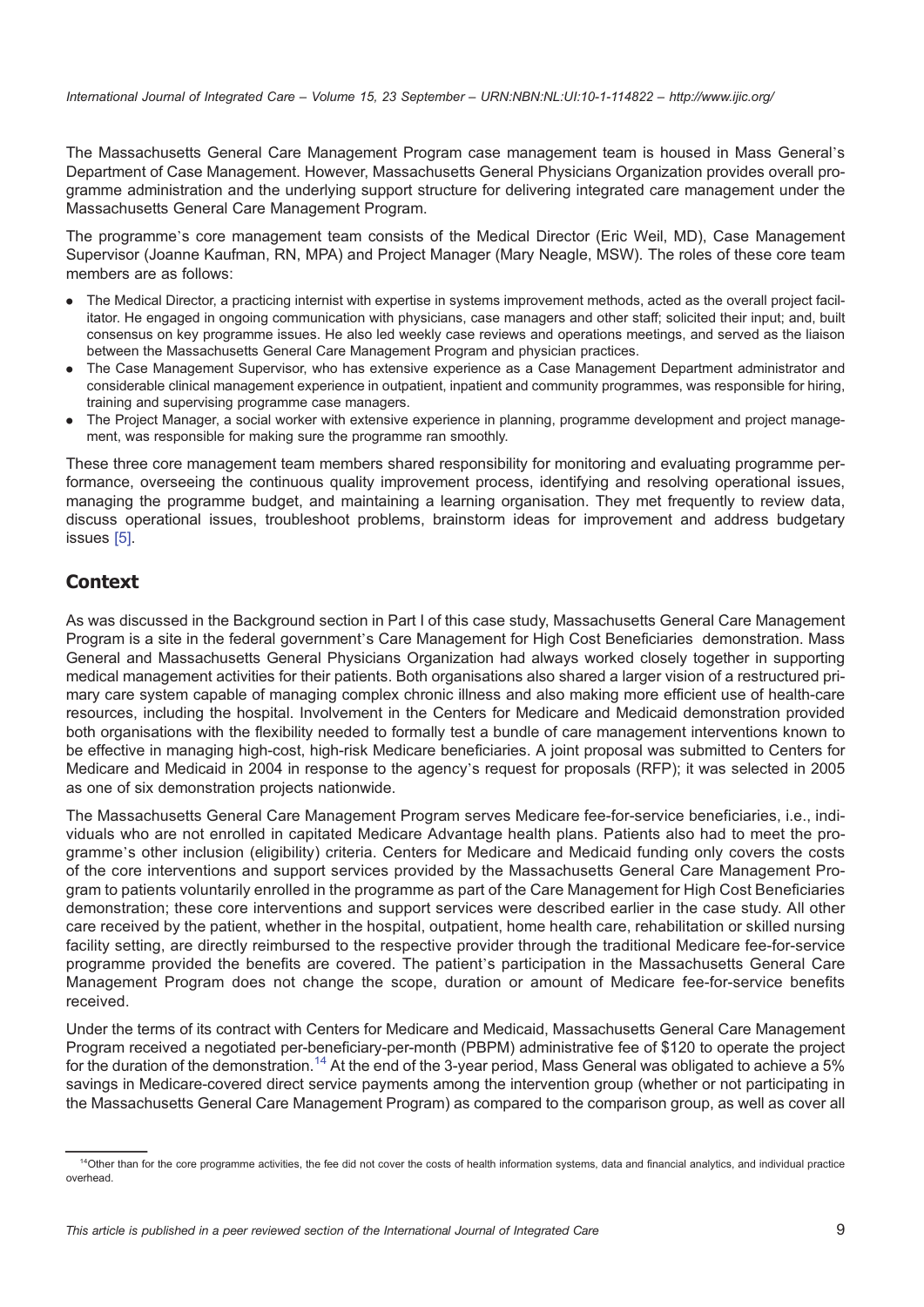administrative fees collected from Centers for Medicare and Medicaid for programme operations.<sup>15</sup> Moreover, if net savings were beyond the 5% requirement, Mass General had an opportunity to share a portion of these savings with Centers for Medicare and Medicaid.<sup>16</sup>

# Impact and sustainability

## Evidence of impact

Research Triangle Institute International, a private research and evaluation contractor, was engaged by Centers for Medicare and Medicaid to evaluate the Care Management for High Cost Beneficiaries demonstration, including Massachusetts General Care Management Program. In addition to conducting a beneficiary survey of the programme's intervention and comparison populations, the evaluator made two rounds of site visits. The first visit took place at the close of the outreach period, and the second was held 2 years thereafter. The comprehensive evaluation focused on various aspects of programme start-up, evolution and operations. Detailed qualitative and quantitative data were collected through in-person and telephone interviews and secondary sources, e.g., programme monitoring reports. Research Triangle Institute International also conducted an assessment of patient satisfaction which examined the programme's impact on enrolee care experience, self-management and physical and mental health functioning.

The Final Report, which was issued in September 2010, presents findings on process and outcomes for Mass General's Massachusetts General Care Management Program based on the full 3 years of operation with its original population and 2 years with its refresh population [\[6\].](#page-14-0) Overall, the programme is considered a major success by Massachusetts General Care Management Program with 7% net savings achieved among participants [\[8\]](#page-14-0).

The eight key findings from the Final Report on the first phase of the project are briefly summarised below:

Key Finding #1 (participation levels): The Massachusetts General Care Management Program was very successful in recruiting participants, i.e., 88% of the original population and 84% of the refresh population. Patients who enrolled were broadly representative of the intervention population, and there were few significant differences between participants and nonparticipants in both the original and refresh groups.

Key Finding #2 (targeting): Massachusetts General Care Management Program successfully targeted Medicare beneficiaries with high rates of acute care utilization and, therefore, at high risk of rehospitalisation.

Key Finding #3 (patient Satisfaction, care experience, physical functioning, patient coping, self-care and mental health functioning): Patients enrolled in the Massachusetts General Care Management Program were satisfied with their health-care team, and also experienced improved physical functioning. However, no other statistically significant outcomes were found with respect to patients' coping with chronic conditions, self-care or mental health status.

Key Finding #4 (quality of primary care physician work life): Participating primary care physicians reported overall satisfaction with the quality of medical practice and the quality of care being provided to their patients as a result of the Massachusetts General Care Management Program.

Key Finding #5 (rate of compliance in quality of care process measures): No evidence was found in the original or refresh populations of systematic improvement in four selected process measures: influenza vaccination; low-density lipoprotein cholesterol (LDL-C) testing for patients with diabetes and ischemic vascular disease (IVD); and rate of annual HbA1c for patients with diabetes.<sup>17</sup>

Key Finding #6 (impact on acute care hospitalisations, 90-day readmissions, emergency department visits, and end-oflife/hospice care): The Massachusetts General Care Management Program was successful in substantially reducing

<sup>&</sup>lt;sup>15</sup>Massachusetts General Care Management Program was allowed to "refresh" its population to offset enrolee attrition primarily due to death. With respect to the refresh group, Mass General was at financial risk for administrative fees received from Centers for Medicare and Medicaid plus an additional 2.5%; not 5% as in the original population.

<sup>&</sup>lt;sup>16</sup>For example, shared savings in the >5–10% range would be paid 100% to Mass General; savings in the >10–20% range would be shared equally between Mass General (50%) and Centers for Medicare and Medicaid (50%).

<sup>&</sup>lt;sup>17</sup>From the beginning, Massachusetts General Care Management Program's leadership felt that these measures were, for the most part, not appropriate benchmarks for measuring the process quality for care of very sick and chronic patients enrolled in a co-ordinated care program. In addition to emergency department and hospital utilization rates, they offered measures such as follow-ups on patient initiated calls, etc.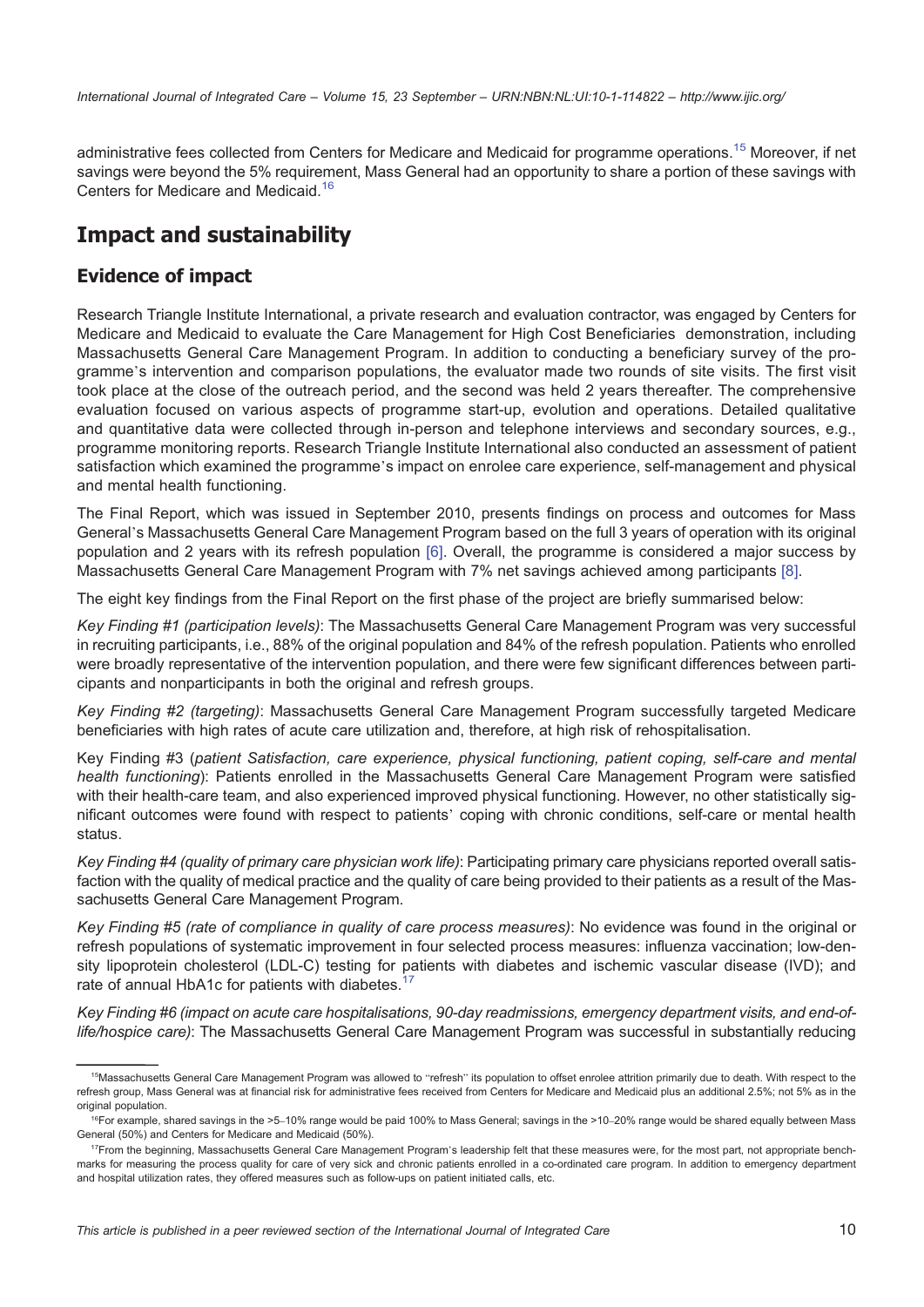the rate of all-cause and ambulatory sensitive condition (ACSC) hospitalisations<sup>18</sup> and emergency department visits in both the original and refresh patient populations. However, the programme did not reduce the rate of readmissions.

No statistically significant differences were found between the intervention and comparison populations in either the original or refresh groups with respect to the preparation of new advance medical directives or in the use of the Medicare hospice benefit as measured by mean and median days spent in Medicare hospice care.

The programme's lack of impact on 90-day readmissions during phase one is a singularly disappointing result. Hospital readmissions are difficult for patients and their families and cost Medicare more than \$17 billion each year [\[9\]](#page-14-0). In general, the evaluator observed a pattern of similar increases in both the intervention and comparison groups with an all-cause and ambulatory sensitive condition same-cause readmission or the rate of readmission per 1,000 beneficiaries during the early stage of the demonstration (7–18 months) and the last 12 months of the demonstration [\[6\]](#page-14-0).

Key Finding #7 (impact on mortality rate): Over the 3-year demonstration period, the Massachusetts General Care Management Program was successful in reducing the mortality rate of the original population as compared to the comparisons after adjusting for baseline characteristics.

Key Finding #8 (impact on costs): The Massachusetts General Care Management Program achieved substantial, statistically significant savings over fee-for-service patients being served in the traditional Medicare system. Looking at return on investment (ROI), every dollar of programme fees invested by Centers for Medicare and Medicaid in the demonstration yielded \$2.65 in savings on Medicare health-care services for the original intervention group; \$3.35 for the refresh group.

### Sustainability and spread

Massachusetts General Care Management Program was one of only three sites (out of a total of six) participating in the Care Management for High Cost Beneficiaries demonstration initiative to achieve a positive impact on Medicare beneficiaries and meet or exceed cost savings requirements. As a result, Centers for Medicare and Medicaid announced in January 2009 that the programme would be the extended for three more years. During the second 3-year phase, which ended on 31 July 2012, the programme was expanded beyond Mass General to eligible patients to two additional hospitals in the Partners Healthcare system.<sup>19</sup>

The first phase of the Mass General programme has, for the most part, produced very encouraging results with respect to the impact of intensive, patient-centred practice-based care management on quality of care and costs for high-risk Medicare patients in the fee-for-service system. Enormous lessons can, therefore, be learned from this experience about how to best design, develop, implement and operate such programmes. Nonetheless, as the evaluation found, there are some shortcomings associated with the Massachusetts General Care Management Program, particularly its inability to reduce rates of hospital readmission. This is an especially disappointing finding in light of the programme's major focus on preventing hospitalisations and re-hospitalisations, and the great amount of time and effort spent by case managers with their most at-risk patients.

The second and last phase has addressed these issues albeit within a greatly expanded programme. There have also been several modifications: First, eligible patients being seen by primary care physicians affiliated with Brigham and Women's Hospital (an academic medical centre) and North Shore Medical Center (a community hospital) were are now able to participate along with those at Mass General. By the end of the demonstration, total enrolment reached approximately 8,300 patients across the three sites. Second, the programme's scope of engagement was extended to post-acute (nursing home and rehabilitation) providers, since it is recognised that skilled nursing facilities or skilled nursing facilities in particular are associated with hospital readmissions. To enhance pre- and post-discharge connections with these non-acute institutions, Centers for Medicare and Medicaid approved a waiver of the so-called 72-hour rule.<sup>20</sup> In addition, the Massachusetts General Care Management Program embarked on

<sup>&</sup>lt;sup>18</sup>The rate of all-cause and ambulatory sensitive condition hospitalizations increased in the original intervention and comparison groups between the baseline and both demonstration periods (7–18 months and the last 12 months). During 7–18 months of the demonstration, a substantially lower difference-in-differences rate of growth was observed within the intervention group. The rate of all-cause hospitalizations increased by 48% in the comparison group vs. only 13% in the comparison population during the same period [\[6\].](#page-14-0)

<sup>&</sup>lt;sup>19</sup>While the second phase of the Massachusetts General Care Management Program officially ended at the end of July 2012, it ceased receiving Medicare PMPM payments on 31 December 2011.

 $^{20}$ This rule, which tends to confound and frustrate, requires patients to spend at least 72 hours in the hospital for medically appropriate treatment and assessment before Medicare will pay for qualified follow-up care in an skilled nursing facility. Failure to meet this regulation is a major obstacle to the provision of integrated care and also means that the patient must pay for care in the skilled nursing facility on a private basis.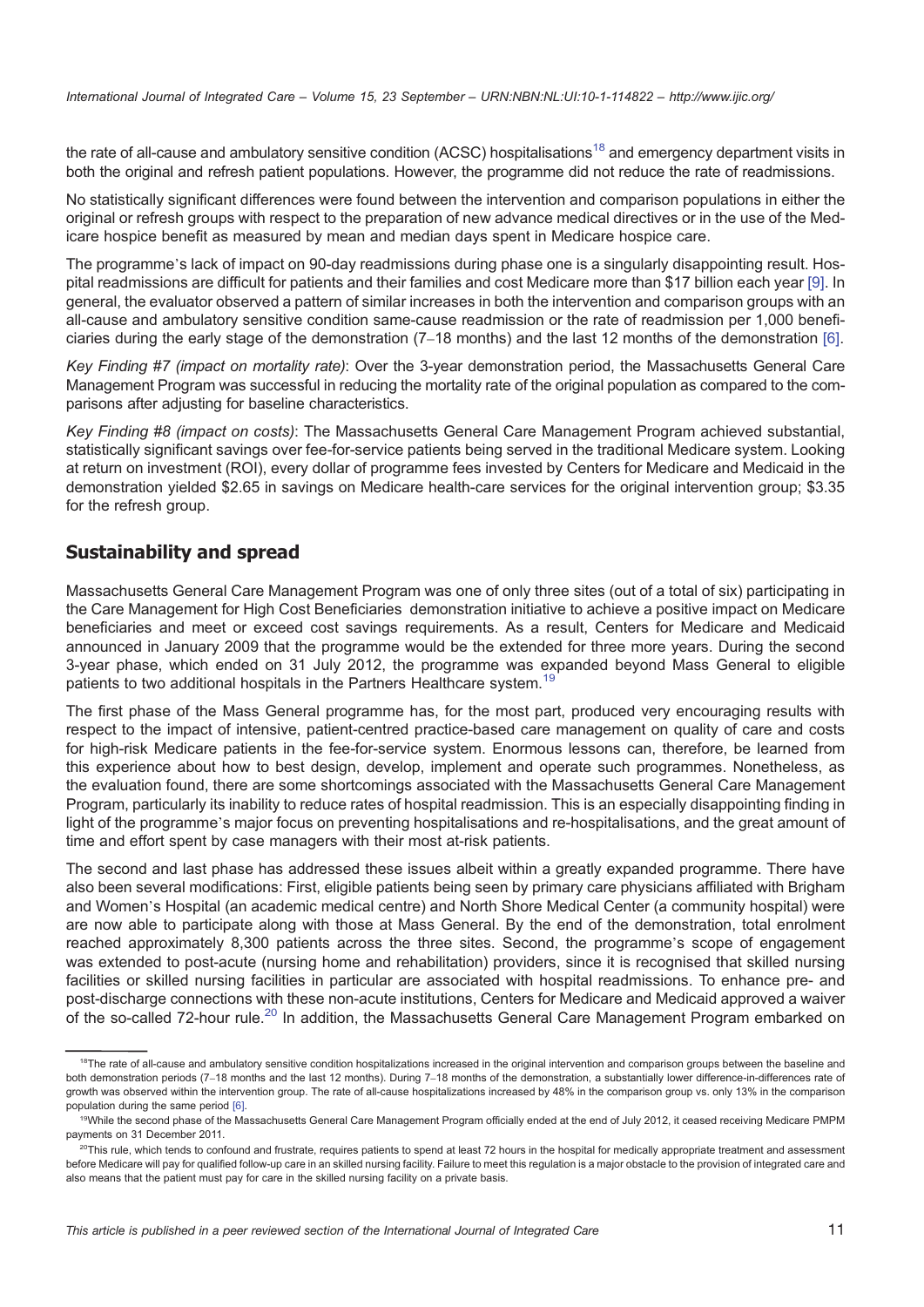several other activities to enhance the management of care transitions. They created a network of post-acute providers, implemented a weekly "telerounding" system to report on patients in post-acute facilities, actively engaged case managers in planning for post-acute care and used standardised protocols to guide care transitions. Third, the programme increased its presence in the emergency department at the original Mass General Hospital site by adding a full-time equivalent (FTE) case manager to specifically assist with high-risk patients.<sup>21</sup>

The second phase was a period of stabilisation. Once institutionalised, the programme was no longer viewed internally as a pilot. Nonetheless, some new challenges emerged. At one of the hospitals, roughly half the size of Mass General Hospital, only six case managers were hired as opposed to the 12 originally assigned at Mass General. This created a coverage problem which appears to have affected the site's performance. At the community hospital site, which included several private practices, case managers ended up being tied less closely with the primary care physicians than envisaged in the original model; this too has apparently been responsible for less than optimum results. Evaluation of the second phase will not be available from Research Triangle Institute International June 2013.

Partners Healthcare was selected by Centers for Medicare and Medicaid in December 2011 as one of 37 Pioneer accountable care organisations nationally, $^{22}$  and began operations in January 2012. The Massachusetts General Care Management Program model supplies the essential framework—staffing structure, practice standards and protocols, collaborative approach, and information technology tools—for managing the complex medical needs of highrisk patients who will receive care in the new Partners Healthcare Pioneer accountable care organisation.

The Massachusetts General Care Management Program experience will be helpful to other organisations contemplating the development of a Pioneer accountable care organisation. However, two challenges come to mind with respect to the sustainability and spread of the original stand-alone model to other hospitals and primary care providers in the traditional Medicare fee-for-service system: first, it is unclear whether the programme is possible without the Centers for Medicare and Medicaid investment and incentives provided under the CMHBC demonstration. At present, the initiative is not a permanent part of the Medicare programme. Second, there is a question about the ability to translate the Massachusetts General Care Management Program model to the community hospital setting. Community hospitals have fewer resources than can be drawn upon by large and sophisticated academic medical centres like Mass General and the other teaching affiliates operating within the integrated system of Partners Healthcare. Finally, it is apparent that the Massachusetts General Care Management Program programme is not optimally designed to work in a solo practice environment; problems encountered with the rollout of the demonstration's second phase call attention to this weakness.

With respect to other countries, there are many translatable elements in the Massachusetts General Care Management Program model that can theoretically "fit" in health systems which are considering strategies to address the challenges of similar high-risk, high-cost elderly populations.

# Barriers and facilitators to effective implementation<sup>23</sup>

## Systemic and contextual factors

There were a number of unique systemic and contextual factors that had an impact on the ability of the Massachusetts General Care Management Program to operate effectively:

As members of Partners Healthcare, a major integrated system of care in Boston and the surrounding region, Mass General and Massachusetts General Physicians Organization have long worked closely together to improve the coordination and quality of care for its patients. Both organisations also shared a public commitment to creating new knowledge about medical management, as well as providing national leadership to creatively address challenges like those posed by high-risk, high-cost Medicare patients. Finally, there was common concern about the future of primary care and the need for its revitalisation.

<sup>&</sup>lt;sup>21</sup>As part of the aforementioned waiver of the 72-hour rule, the case manager was authorised in particular to admit a patient directly from the emergency department to an skilled nursing facility without the required prior hospital stay.

<sup>&</sup>lt;sup>22</sup>The "Pioneer" accountable care organisation model enables health-care organisations and providers that are already experienced in care co-ordination across settings to move rapidly from fee-for-service based on a shared savings formula to a population-based payment approach under Medicare [\[12\]](#page-14-0).

 $^{23}$ This section is largely based on an excellent study by Kamo (2010) which examined the critical factors which contributed to the success of the Massachusetts General Care Management Program. The report examined four main domains: organisational strategy, programme design, programme implementation (front end and back end) and challenges.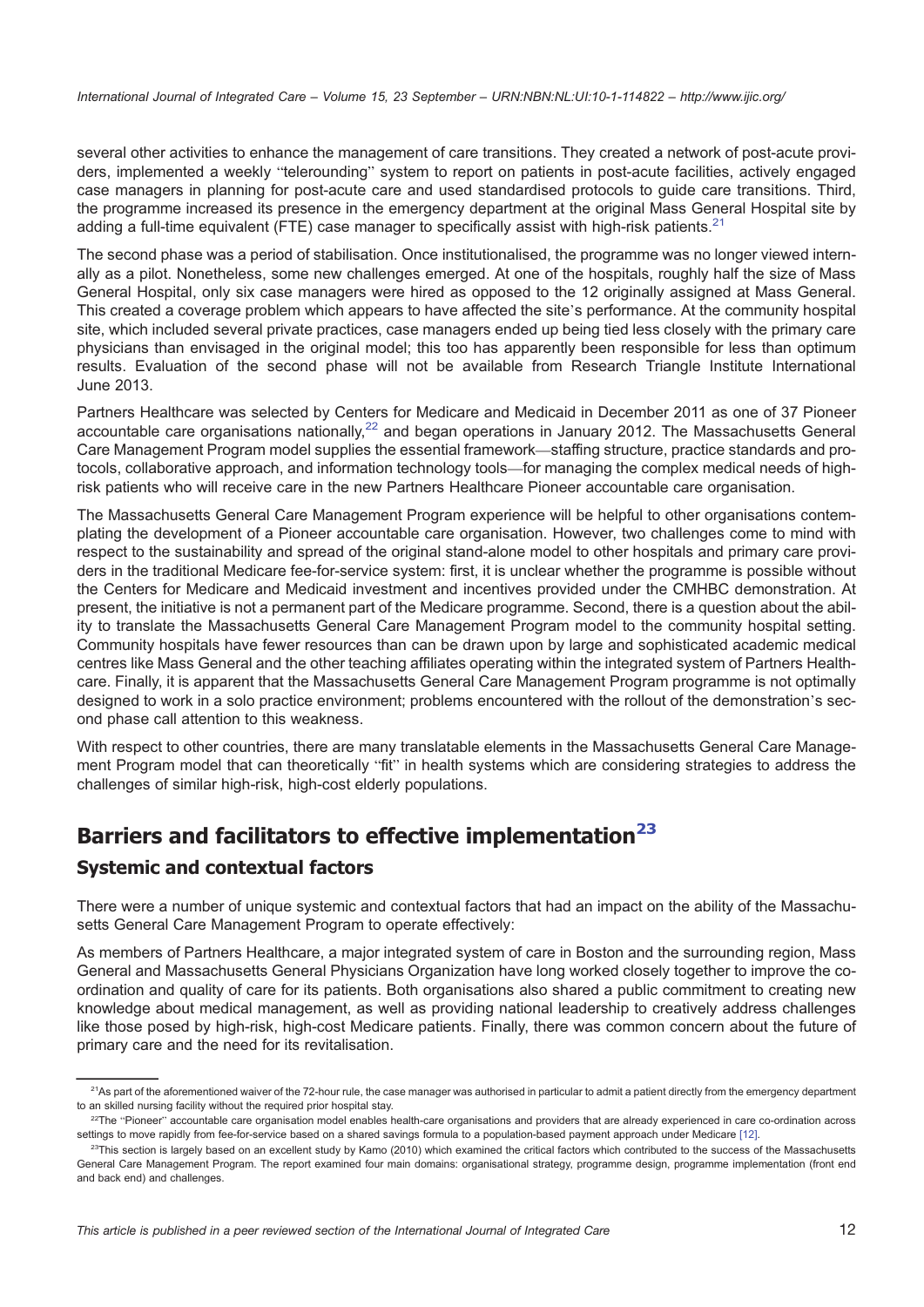International Journal of Integrated Care – Volume 15, 23 September – URN:NBN:NL:UI:10-1-114822 – <http://www.ijic.org/>

Both organisations recognised the need to do a better job with the care of their sickest and most vulnerable elderly patients. Mass General was losing money on these patients every time they were admitted to the hospital under Medicare's Diagnosis-Related Group (DRG) prospective payment system. Furthermore, primary care physicians and other providers were spending a disproportionate amount of time and effort with these patients without improving health outcomes [\[5\]](#page-14-0).

The growing focus on care co-ordination in the public and private system sectors underscored the need to find a workable solution for patients being cared for in the fragmented, fee-for-service health-care system.

Involvement in the Care Management for High Cost Beneficiaries demonstration made it possible for Mass General and Massachusetts General Physicians Organization to formally establish and test a co-ordinated care design tailored to the needs of high-cost, fee-for-service Medicare beneficiaries. Although the programme has been extended by Centers for Medicare and Medicaid, permanent Medicare funding will not be available to support its continuation after completion of the second phase unless a major change in federal policy is forthcoming.

## Organisational factors

A number of organisational factors and processes were associated with the ability of team members in the Mass General programme to effectively deliver services:

The design, development, implementation and operation of the Massachusetts General Care Management Program took place within an integrated health-care system where partner organisations shared a common mission, values and culture and management was used to working across organisational boundaries in a highly matrixed environment.

As a large academic medical centre operating within an integrated health-care delivery organisation, Mass General and Massachusetts General Physicians Organization were able to leverage enormous resources and capabilities to support the Massachusetts General Care Management Program. In addition to a large hospital-based case management department, a wide range of health-care services, and network of member primary care physicians, resources included access to a sophisticated electronic medical record system and integrated cost accounting system capable of providing real-time patient care data and analysis. Finally, extensive system-wide experience existed prior to the demonstration in designing, demonstrating and evaluating care management programmes of various kinds.

The programme was backed up by strong leadership on the system's most senior levels; these individuals were directly involved in spearheading the demonstration. At the project level, day-to-day leadership was vested in a small, highly effective management team—medical director, case management supervisor and project managerto run and constantly improve the programme.

From the inception of the demonstration, considerable emphasis was placed on building and maintaining legitimacy and support for the programme among stakeholders at all levels in order to develop a common vested interest in making the initiative successful, as well as overcome any concern or hesitation about the changes needed and their implementation. This was especially important with respect to the critical involvement of primary care physicians. One of the reasons why the programme was organised around the traditional fee-for-service system was that physicians were worried about placing their practices at financial risk with global or capitated payment models.

The case managers hired were very experienced and highly skilled in managing the clinical needs of patients with complex chronic illnesses, as well as in developing trusting relationships with patients and physicians. In addition to having clear professional roles and responsibilities, case managers performed their many tasks using standardised, but flexible workflows which enabled them to meet the personalised needs of their patients while facilitating programme efficiency at the same time. In addition, case managers were encouraged to keep at the top of their knowledge by attending required case conferences and continuing education classes.

A comprehensive information technology system supported the entire programme. Case managers had unrestricted access to the hospital's electronic medical record, a specialised case management system, notification tools, population lists and email to facilitate workflow, obtain real-time patient care data and streamline clinical documentation. Information technology support was also instrumental in saving time and allowing case managers to carry larger caseloads.

At the core of the Massachusetts General Care Management Program was a commitment to organisational learning which was focused on how to improve quality of care and reduce health-care costs. The management team engaged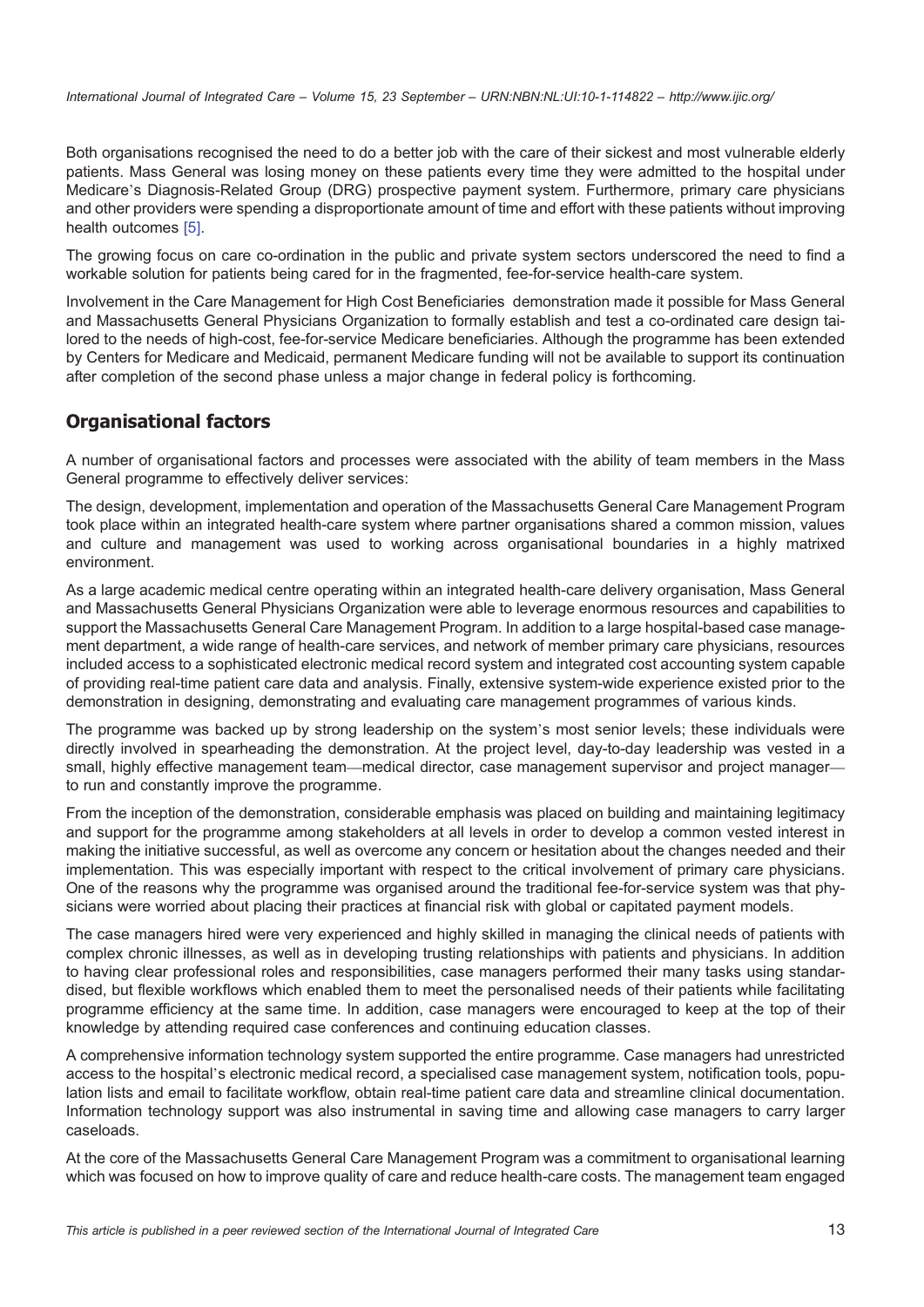with case managers at weekly meetings to examine the programme's impact on measureable outcomes (emergency department visits, hospitalisations, readmissions, etc.) and devise solutions for identified problems using Deming's Plan-Do-Study-Act (PDSA) cycle. Weekly "virtual rounds" reports were also required from case managers to highlight successes and challenges, as well as assist with the identification of new opportunities for systematic improvement. Further, the programme's open culture encouraged the staff to solve problems on their own.

Massachusetts General Care Management Program programme managers held case managers accountable for their performance. Using data from the case management record system, the management team was able to track case management activity over time and compare the performance of individual case managers. This process was also useful in identifying workflow inefficiencies and helping with staff improvement.

Finally, the Massachusetts General Care Management Program was operated under tight financial control given the \$120 per member per month administrative fee that Mass General negotiated with Centers for Medicare and Medicaid. To keep costs within budget, extensive resources were leveraged from throughout the Partners Healthcare system. Perhaps as important, the project manager paid careful attention to keeping the programme on a sound financial footing.

## Operational and service delivery factors

Lastly, what operational and service delivery factors are associated with making co-ordination at the patient level so effective in Massachusetts General Care Management Program?

As was discussed earlier, the Massachusetts General Care Management Program model followed a largely evidence-based design that included the following six main characteristics:

- . Careful targeting of a complex patent population with pro-active case finding using a combination of claims data analysis and risk prediction methods.
- . Highly trained and experienced nurse case managers embedded in the physician practice setting.
- . Single point of health risk appraisal, comprehensive assessment, care planning and co-ordinated access to services using evidence-based support tools.
- . Intensive case manager–patient relationships with high levels of face-to-face contact.
- . Active communication systems between patients and providers with the case manager serving as the hub.
- . Support provided to patients to help them manage chronic conditions and medication regimens, prevent avoidable emergency department visits and hospitalisations, address mental health concerns and deal with end-of-life issues.

From the provider's perspective, the model's most powerful innovation is the co-location of case managers with primary care physicians in the practice setting. Rather than being separate and apart from the delivery of primary care, case managers work in close collaboration with primary care physicians and other members of the clinical team at the point of service. This is an important enabler of co-ordinated care.

From the patient's perspective, the close, trusting, one-on-one relationships developed by case managers appeared to help patients stay informed, connected and satisfied with their care experience. These are important quality of life outcomes in their own right. Moreover, such relationships enabled the case manager to keep on top of the patient's condition, identify changing needs, spot warning signs, maintain open communications and facilitate co-ordination and continuity of care.

We know from experience that family involvement in patients' care leads to greater success of care management programmes [\[10\]](#page-14-0). What is not so clear is the role that family carers played in the Massachusetts General Care Management Program or how they were supported.

# Conclusions

The success of phase one of the Massachusetts General Care Management Program has attracted enormous attention in the United States. While the second phase of the demonstration has finally ended, it remains to be seen from the formal evaluation expected in June 2013 whether it was effective in addressing unresolved issues from the first phase and also if the model proved workable within the context of a community hospital setting.

The Massachusetts General Care Management Program model does not rest upon a "whole systems" approach. It is an excellent example of how an innovative care co-ordination programme can be implemented in an existing health-care organisation without making fundamental changes in its underlying structure or the way in which direct